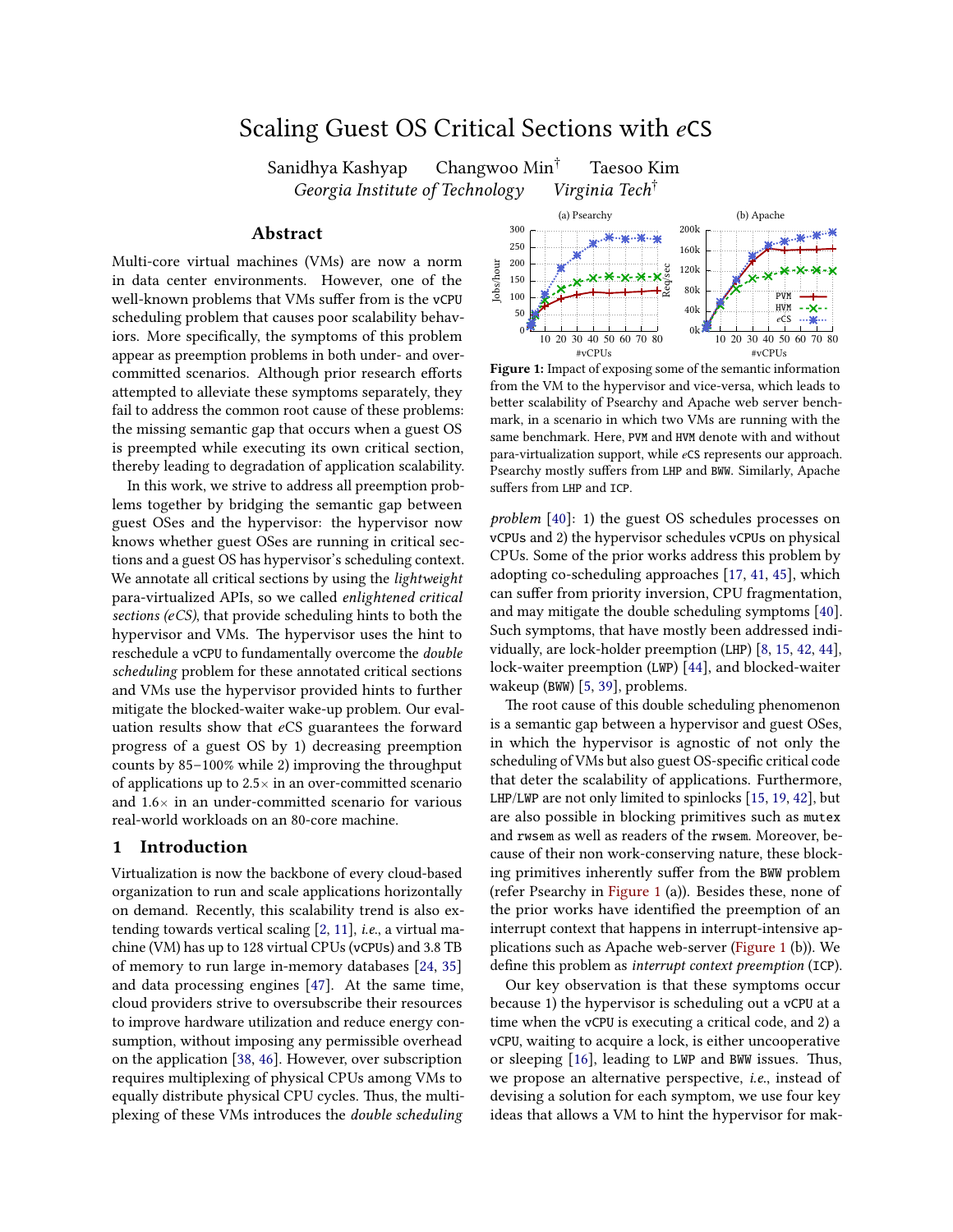ing an effective scheduling decision to allow its forward progress. First, we consider all of the locks and interrupt contexts as critical components. Second, we devise a set of para-virtualized APIs that annotate these critical components as enlightened critical sections (*e*CS). These APIs are lightweight in nature and notify a hypervisor from the VM and vice-versa with memory operations via shared memory, while avoiding the overhead of hypercall and interrupt injection. Third, the hypervisor now can figure out whether a vCPU is executing an *e*CS and can reschedule it. We empirically found that an extra schedule (one millisecond [\[27\]](#page-11-10)) is sufficient as it decreases preemptions by 85–100%; and these critical sections are shorter (in  $\mu$ s [\[42\]](#page-12-6)) than one schedule. However, by rescheduling a vCPU, we introduce unfairness in the system. We tackle this issue with the OS's fair scheduling policy [\[27\]](#page-11-10), which compensates for that additional schedule by allowing other tasks to run for extra time, thereby maintaining the eventual fairness in the system. Lastly, we leverage our APIs to design a virtualized schedule-aware spinning strategy (eSCHDSPIN) that enables lock waiters to be work conserving as well as cooperative inside a VM. That is, a vCPU now cooperatively spins for the lock, if a physical CPU is under-committed, else it yields the vCPU.

Thus, our approach improves the scalability of realworld applications by  $1.2-1.6\times$  in an under-committed case. Moreover, our *e*CS annotation, combined with *e*SchdSpin, avoids preemption by 85–100% while improving the scalability of applications by  $1.4-2.5\times$  in an over-committed scenario on an 80-core machine.

In summary, we make the following contributions:

- We identify similarities among various subproblems that stem from the double scheduling phenomenon. Moreover, we identify three new problems: 1) LHP in blocking locks, 2) readers preemption (RP) in readwrite locks and semaphores, and 3) vCPU preemption while processing an interrupt context (ICP).
- We address these subproblems with *e*CS, which we annotate with six new APIs that bridge the semantic gap between a hypervisor and a VM, and even among vCPUs inside a VM.
- Our annotation approach, along with *eSCHDSPIN*, improves the scalability of applications in both under- and over-committed scenarios up to 2.5× with only 0–15% preemptions, while maintaining eventual fairness with merely one extra schedule.

## 2 Background and Motivation

We first describe the problem of double scheduling and highlight its implications. Later, we summarize the prior attempts to solve this problem, and then motivate our approach.

#### 2.1 Symptoms of Double Scheduling

In a virtualized environment, a hypervisor multiplexes the hardware resources for a VM, such as assigning vCPUs to physical CPUs (pCPUs). In particular, it runs a vCPU to execute by its fair share [\[27\]](#page-11-10), which is a general policy of commodity OSes such as Linux, and preempts it because of either vCPUs of other VM or of the intermittent processes of the OS and bookkeeping tasks of the hypervisor such as I/O threads. Hence, there is a possibility that the hypervisor can preempt a vCPU while executing some critical task inside a VM that leads to an application performance anomaly, which we enumerate below:

Lock holder preemption (LHP) problem occurs when a vCPU holding a lock gets preempted and all waiters waste CPU cycles for the lock. Most of the prior works [\[8,](#page-11-5) [14,](#page-11-11) [42,](#page-12-6) [44\]](#page-12-7) have focused on non-blocking primitives such as spinlocks.[1](#page-1-0) On the other hand, LHP also occurs in blocking primitives such as mutex [\[28\]](#page-11-12) and rwsem [\[26,](#page-11-13) [31\]](#page-11-14), which the prior works have not identified. However, LHP accounts up to 90% preemptions for blocking primitives in some of the memory intensive applications that have short critical sections.

Lock waiter preemption (LWP) problem stems when the very next waiter is preempted just before acquiring the lock, which occurs due to the strict FIFO ordering of spinlocks [\[14,](#page-11-11) [42\]](#page-12-6). Fortunately, this problem has been mostly mitigated in existing spinlock design [\[19,](#page-11-8) [20\]](#page-11-15), as the current implementation allows waiters to steal the lock before joining the waiter queue. We do not see such a problem in blocking primitives because the current implementation is based on the test-and-set (TAS) lock an unfair lock, which inherently mitigates LWP.

Blocked-waiter wakeup (BWW) problem occurs mostly for blocking primitives in which the latency to wake up a waiter to pass the lock is quite high. This issue severely degrades the throughput of applications running on a high core count [\[16\]](#page-11-9), even in a native environment. Moreover, it is evident in both under- and over-committed VM scenarios. For example, the BWW problem degrades the application scalability up to  $1.6 \times$  (refer [Figure 6\)](#page-8-0).

Readers preemption (RP) problem is a new class of problem that occurs when a vCPU holding a read lock among multiple readers gets preempted. This problem impedes the forward progress of a VM and also increases the latency of the write lock. For instance, various memoryintensive workloads have sub-optimal throughput as RP accounts to at most 20% of preemptions. We observe this issue in various read-dominated memory-intensive workloads in which the readers are scheduled out.

RCU reader preemption (RRP) problem is a type of RP

<span id="page-1-0"></span> $^1$ Non-blocking locks, both holders and waiters, do not schedule out. However, the para-virtualized interface converts spinlocks to blocking locks (only waiters) with hypercalls [\[6,](#page-11-16) [20\]](#page-11-15) to overcome LHP/LWP issues.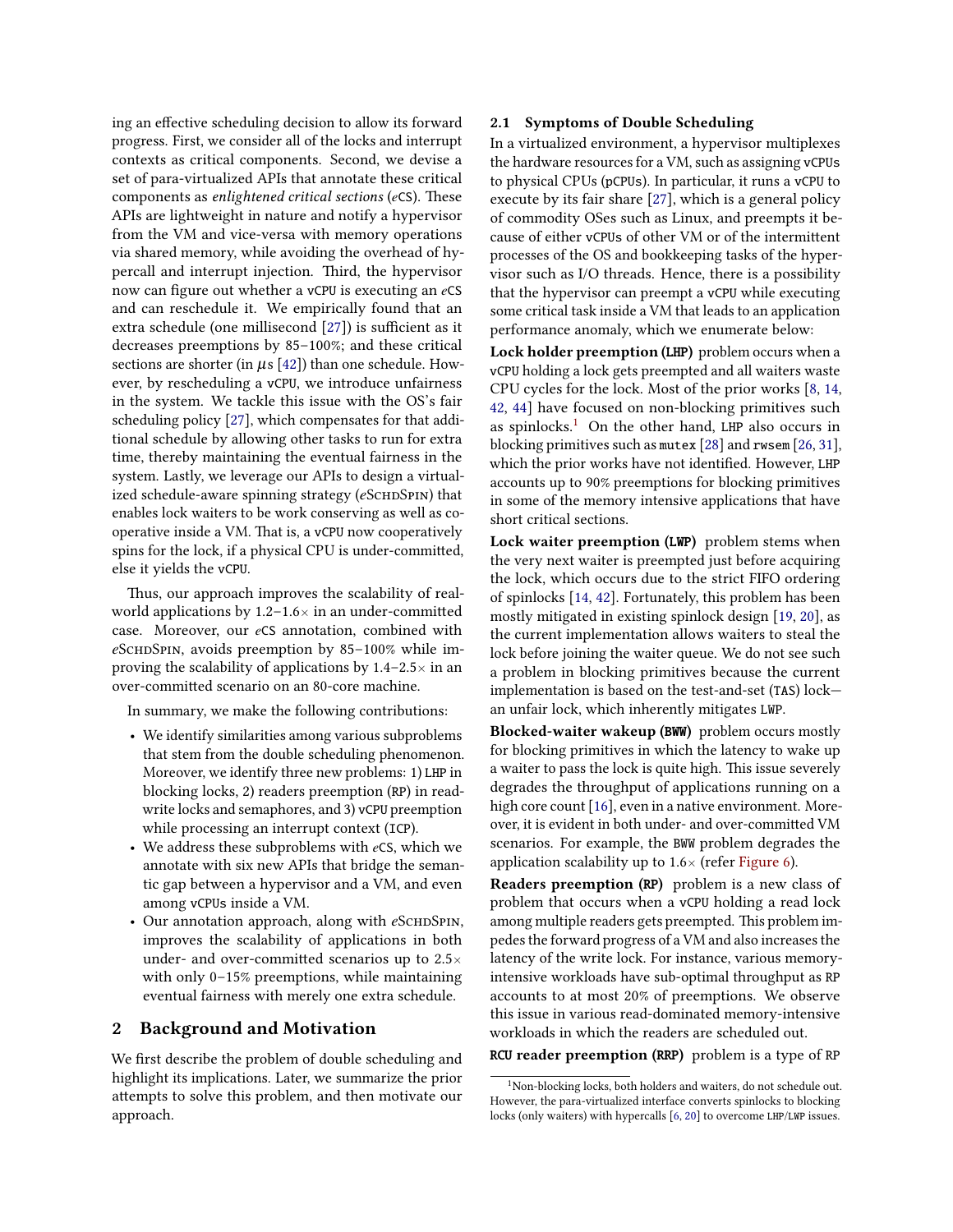problem that occurs when an RCU reader is preempted, while holding the RCU read lock [\[33\]](#page-11-17). Because of RRP, the guest OS suffers from an increased quiescence period. This issue can increase the memory footprint of the application, and is responsible for 5% of preemptions.

Interrupt context preemption (ICP) problem happens when a vCPU that is executing an interrupt context gets preempted. In particular, this problem is different from prior works that focus on interrupt delivery [\[12,](#page-11-18) [43\]](#page-12-9) rather than interrupt handling. This issue occurs in cases such as TLB shootdowns, function call interrupts, rescheduling interrupts, IRQ work interrupts, etc. in every commodity OS. For example, we found that Apache web server, an interrupt-intensive workload, suffers from the ICP problem as it accounts to almost 18% of preemptions for evaluated workloads (refer [Figure 3\)](#page-7-0).

#### 2.2 Prior Approaches

Some of the prior studies mitigate LHP and LWP problems by relaxed co-scheduling [\[45\]](#page-12-5), balancing vCPUs to physical CPUs [\[41\]](#page-12-4) with IPIs as a heuristic [\[17\]](#page-11-4), or using hardware features [\[34\]](#page-11-19). Meanwhile, others designed a para-virtualized interface [\[8,](#page-11-5) [14,](#page-11-11) [42,](#page-12-6) [44\]](#page-12-7) to only tackle the LHP and LWP problem for spinlocks. Besides these, one radical design focused on scheduling VM's processes than vCPUs by hot plugging vCPUs on the basis of load on the VM [\[3,](#page-11-20) [40\]](#page-12-3). Unfortunately, all of these prior works address the double scheduling problem either partially that misses other preemption problems, or take a radical path that is not only difficult to adopt in practice but can have significant overhead, in terms of scaling for machines with almost 100 physical cores. Because their approach involves 1) the detection of response to the double scheduling in the form of hypercalls and interrupt injection [\[3\]](#page-11-20), and 2) explicit task migration from idle vCPUs to active vCPUs. On the contrary, our approach does simple memory operations and exploits the vCPU scheduling boundary to notify the hypervisor for scheduling decisions without any explicit task and vCPU migration: a lightweight approach even at high core count.

#### 2.3 The Case for An Extra Schedule

As mentioned before, OS critical sections are the ones that define the forward progress of an application for which the OS is responsible. For instance, let us take an example of two threads competing to acquire a lock to update contents of a file. If the lock holder, which is updating the file, is preempted, the other waiter will waste CPU cycles. There are several critical operations that affect the application scalability [\[16,](#page-11-9) [25\]](#page-11-21), and OS performs such operations either by acquiring a lock or executing an interrupt context (I/O processing, TLB shootdowns, etc.). In particular, a delay in processing of these critical sections can result in a severe performance anomaly such as a convoy effect [\[14,](#page-11-11) [16\]](#page-11-9), or decreased network through-

<span id="page-2-0"></span>

Figure 2: Overview of the information flow between a VM and a hypervisor. Each vCPU has a per-CPU state that is shared with the hypervisor, denoted as *e*CS state. Figure (a) shows how the vCPU<sup>2</sup> relays information about an *e*CS to the hypervisor. On entering a critical section or an interrupt context  $(\mathbf{0})$ , vCPU<sub>2</sub> updates the non\_preemptable\_ecs\_count  $(②)$ . After a while, before scheduling out vCPU2, the hypervisor reads its *e*CS state ( $\bigcirc$ ), and allows it run for one more schedule to mitigate any of the double scheduling problems. Figure (b) shows how the hypervisor shares the information whether a vCPU is preempted or a physical CPU is overloaded, at the schedule boundary. For instance, the hypervisor marks vcpu\_preempted, while scheduling out a vCPU; or updates pcpu\_overloaded flag to one if the number of active tasks on that physical CPU is more than one. Both try to further mitigate LWP and BWW problems.

put for applications such as web servers (refer [Figure 1\)](#page-0-0). Hence, unlike prior approaches, we propose a simple and an intuitive approach, i.e., now a VM hints the hypervisor about a critical section that enables the hypervisor to let a vCPU execute for a pre-defined time slot (schedule). This extra schedule is sufficient to complete a critical section because 1) most critical sections are very fine-grained, and have a time granularity of several microseconds [\[42\]](#page-12-6), while 2) the granularity of a single schedule is in the order of milliseconds, which is sufficient enough to complete a critical section. For instance, an extra schedule decreases the preemption count by 85–100% [\(Figure 3\)](#page-7-0). This approach is not only practical but also critical to apply on machines with large core count. However, the extra schedule introduces unfairness in the system, which we address by designing a simple, zero-overhead schedule penalization algorithm that tries to maintain the eventual fairness in the system by leveraging the CFS [\[27\]](#page-11-10) that tries to maintain fairness in the system.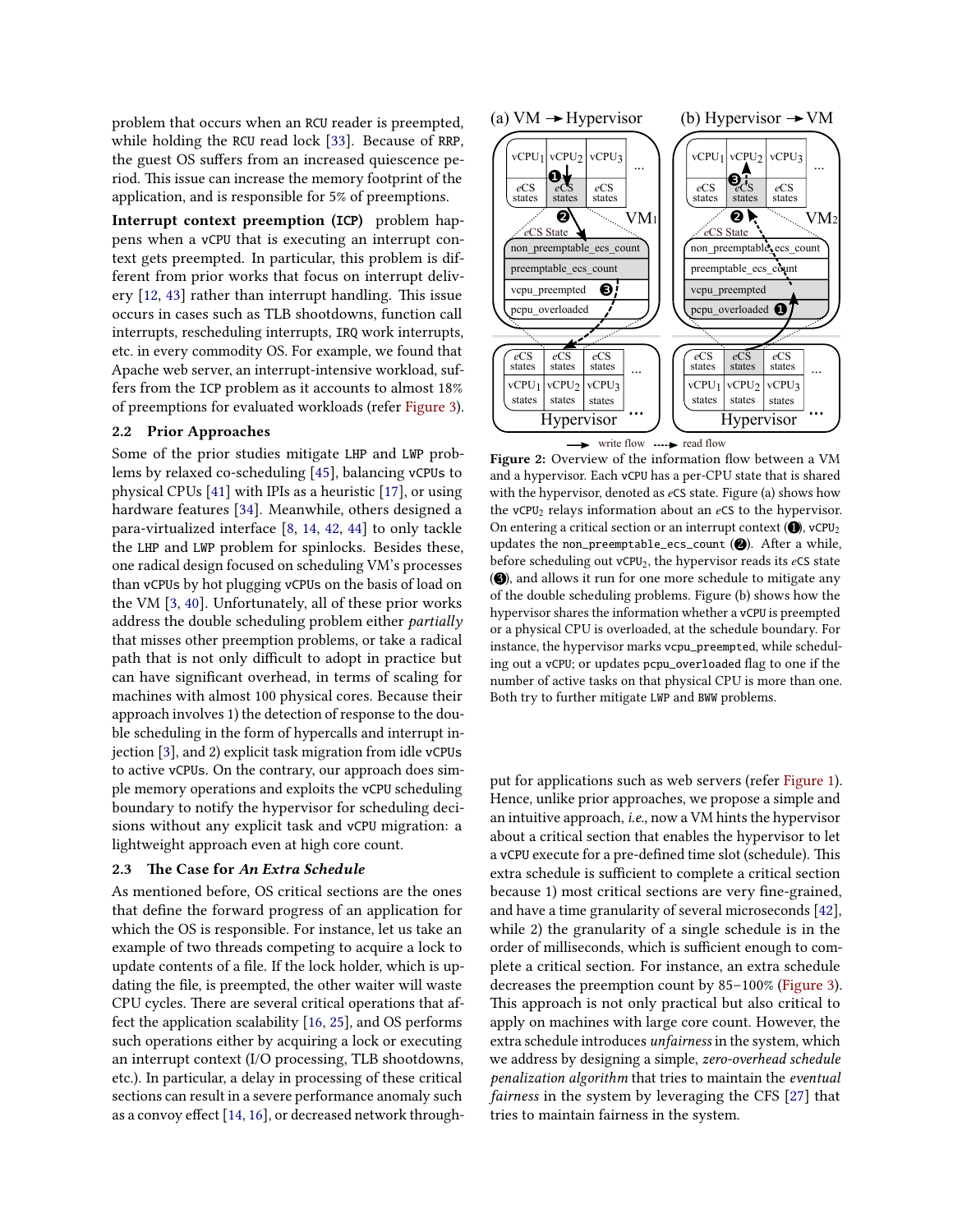<span id="page-3-1"></span>

| Hint                        | Lightweight Para-virtualized API                                                         | <b>Description</b>                                                                                                                                                   |
|-----------------------------|------------------------------------------------------------------------------------------|----------------------------------------------------------------------------------------------------------------------------------------------------------------------|
| $VM \rightarrow Hypervisor$ | void activate_non_preemptable_ecs(cpu_id)<br>void deactivate_non_preemptable_ecs(cpu_id) | Increase the $e$ CS count for a vCPU with cpu_id by 1 for a non-preemptable task<br>Decrease the $e$ CS count for a vCPU with cpu_id by 1 for a non-preemptable task |
|                             | void activate_preemptable_ecs(cpu_id)<br>void deactivate_preemptable_ecs(cpu_id)         | Increase the eCS count for a vCPU with cpu_id by 1 for a preemptable task<br>Decrease the eCS count for a vCPU with cpu_id by 1 for a preemptable task               |
| Hypervisor $\rightarrow$ VM | bool is_vcpu_preempted(cpu_id) <sup>†</sup><br>bool is_pcpu_overcommitted(cpu_id)        | Return whether a vCPU with cpulled is preempted by the hypervisor<br>Return whether a physical CPU, running a vCPU with cpu_id, is over-committed                    |

Table 1: Set of para-virtualized APIs exposed by the hypervisor to a VM for providing hints to the hypervisor to mitigate double scheduling. These APIs provide hints to the hypervisor and VM via shared memory. A vCPU relies on the first four APIs to ask for an extra schedule to overcome LHP, LWP, RP, RRP, and ICP. Meanwhile, a vCPU gets hints from the hypervisor by using the last two APIs to mitigate LWP and BWW problems. The cpu\_id is the core id that is used by tasks running inside a guest OS. †Currently, is\_vcpu\_preempted() is already exposed to the VM in Linux.

## 3 Design

A hypervisor can mitigate various preemption problems, if it is aware of a vCPU executing a critical section. We denote such a hypervisor-aware critical section as an enlightened critical section (*e*CS), that can be executed for one more schedule. *e*CS is applicable to all synchronization primitives and mechanisms such as RCU and interrupt contexts. We now present our lightweight APIs that act as a cross-layer interface for annotating an *e*CS and later focus on our notion of an extra schedule and our approach to maintain eventual fairness in the system.

## 3.1 Lightweight Para-virtualized APIs

We propose a set of six lightweight para-virtualized APIs to bridge the semantic gap that both VM and hypervisor use for conveying information between them. These APIs rely on four variables (refer [Figure 2\)](#page-2-0) that are local to each vCPU. They are exposed via shared memory between the hypervisor and a VM and the notification happens via simple read and write memory operations. A simple memory read is sufficient for the hypervisor to decide on scheduling because 1) it tries to execute each vCPU on a separate pCPU, 2) and it requires knowing about an *e*CS only at the schedule boundary, thereby removing the cost of polling and other synchronous notifications [\[3\]](#page-11-20). To consider an OS critical section as an *e*CS, we mark the start and unmark the end of a critical section, which lets the hypervisor know about an *e*CS. However, a process in an OS can be of two types. First is the non-preemptable process that can never be scheduled out. Such a process is either an interrupt or a kernel thread running after acquiring a spinlock. Another one is the preemptable task such as a user process or a process with blocking lock. Hence, we introduce four APIs (VM  $\rightarrow$  Hypervisor) to separately handle these two types of tasks. The last two APIs (Hypervisor  $\rightarrow$  VM) provide the hypervisor context to the VM, which a lock waiter can use to mitigate the LWP problem or yield the vCPU to other hypervisor tasks or vCPUs in an over-committed scenario. [Figure 2](#page-2-0) illustrates those four states:

• non\_preemptable\_ecs\_count maintains the count of active non-preemptable *e*CSs, such as nonblocking locks, RCU reader, and interrupt contexts. It is similar to the preemption count of the OS.

- preemptable\_ecs\_count is similar to the preemption count variable of the OS, but it only maintains the count of active preemptable *e*CSs, such as blocking primitives, namely, mutex and rwsem.
- vcpu\_preempted denotes whether a vCPU is running. It is useful for handling the BWW problem in both under- and over-committed scenarios.
- pcpu\_overloaded denotes whether a physical CPU, executing that particular vCPU, is over-committed. Lock waiters can use this information to address the BWW problem in an over-committed scenario.

[Figure 2](#page-2-0) presents two scenarios in which the schedule context information is shared between a vCPU and the hypervisor. [Figure 2](#page-2-0) (a) shows how a vCPU, i.e., entering an *<sup>e</sup>*CS, shares information with the hypervisor. During entry  $(①)$ , vCPU<sub>2</sub> first updates its corresponding state (non\_preemptable\_ecs\_count or preemptable\_ecs\_count)  $(2)$  and continues to execute its critical section. Meanwhile, the hypervisor, before scheduling out vCPU<sub>2</sub>, checks vCPU<sub>2</sub>'s *e*CS states (**3**) and allows it to run for extra time if certain criteria are fulfilled [\(§3.2\)](#page-3-0); otherwise, it schedules out  $v$ CPU<sub>2</sub> with other waiting tasks. When vCPU<sup>2</sup> exits the *e*CS, it decreases the *e*CS state count, denoting the end of critical section. [Figure 2](#page-2-0) (b) illustrates another scenario that addresses the BWW problem. in which the hypervisor updates the *e*CS states: pcpu\_overloaded and vcpu\_preempted while scheduling in and out vCPU2, respectively, at each schedule boundary  $(①)$ . We devise a simple approach—virtualized scheduling-aware spinning (eSCHDSPIN)-that enables efficient scheduling aware waiting for both blocking and non-blocking locks ( $\S$ 4). That is, vCPU<sub>2</sub> reads both states  $(2)$  and decides whether to keep spinning until the lock is acquired if the pCPU is not overloaded  $(③$ , else it yields, which allows the other vCPU (in VM<sub>2</sub>) or a hypervisor's task to progress forward by doing some useful task, thereby mitigating the double scheduling problems.

### <span id="page-3-0"></span>3.2 Eventual Fairness with Selective Scheduling

As mentioned before, the hypervisor relies on its scheduler to figure out whether a vCPU is executing an *e*CS. That is, when a vCPU with a marked *e*CS is about to be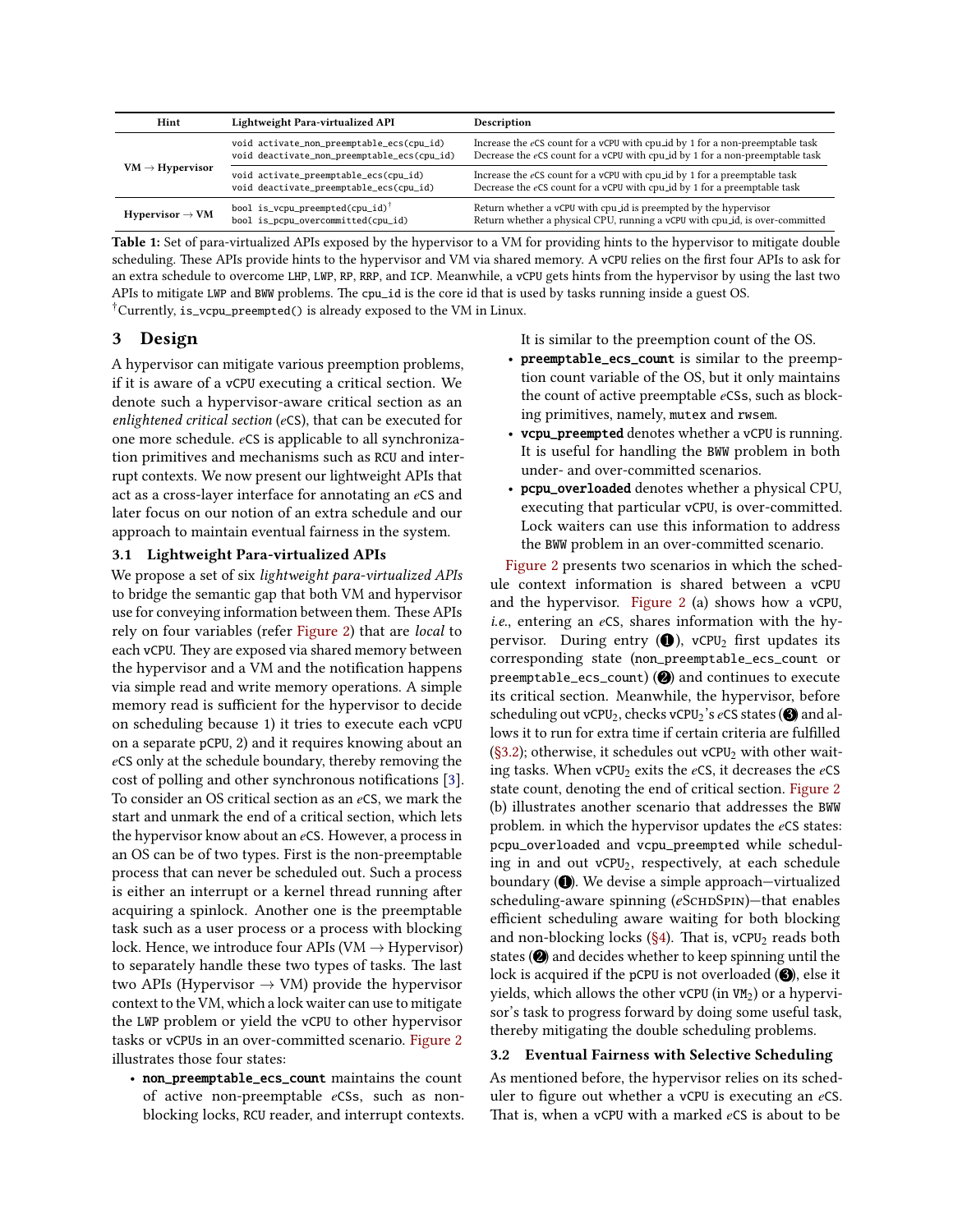scheduled out, the hypervisor scheduler checks the value of *e*CS count variables [\(Figure 2\)](#page-2-0). If any of these values are greater than zero, the hypervisor lets the vCPU run for an extra schedule. However, vCPU rescheduling introduces two problems: 1) How does the hypervisor handles a task with *e*CS, which the guest OS can preempt or schedule out? 2) How does it ensure the system fairness?

We handle an *e*CS preemptable task with preemptable\_ecs\_count counter APIs, which differentiate between a preemptable task and a non-preemptable task. We do so because the guest OS can schedule out a preemptable task. In this case, the hypervisor should avoid rescheduling that vCPU because 1) it will result in false rescheduling, and 2) it can hamper the VM performance. We address this issue inside the guest OS, i.e., before scheduling out an *<sup>e</sup>*CS-marked task inside a guest OS, we save the value of preemptable\_ecs\_count to a task-specific structure and reset the counter to zero. Later, when the task is rescheduled again by the guest OS, we restore the preemptable\_ecs\_count with the saved value from the task-specific structure, thereby mitigating the false scheduling.

With vCPU rescheduling, we introduce unfairness at two levels: 1) An *e*CS marked vCPU will always ask for rescheduling on every schedule boundary.<sup>[2](#page-4-1)</sup> 2) By rescheduling a vCPU, the hypervisor is unfair to other tasks in the system. We resolve the first issue by allowing the hypervisor to reschedule an *e*CS-marked vCPU only once during that schedule boundary as rescheduling extends the boundary. At the end of schedule boundary, the hypervisor schedules other tasks to avoid the starving other tasks or VMs and addresses indefinite rescheduling. In addition, the hypervisor also keeps track of this extra reschedule information and runs other vCPUs for longer duration and inherently balances the running time, an equivalent to vCPU penalization. Thus, our approach selectively reschedules and penalizes a vCPU rather than balancing the extra reschedule information across all cores, which will result in an unnecessary overhead of synchronizing all runtime information of rescheduling. We call our approach as the local CPU penalization approach, as we only penalize a vCPU that executed an *e*CS, thereby ensuring eventual fairness in the system. Moreover, our local vCPU scheduling is a form of selective-relaxed coscheduling of vCPUs depending on what kind of tasks are being executed, while without maintaining any synchronization among vCPUs, unlike prior approaches [\[41,](#page-12-4) [45\]](#page-12-5).

### <span id="page-4-0"></span>4 Use Case

The double scheduling phenomenon introduces the semantic gap in three places: 1) from a vCPU to a physical CPU that results in LHP, RP, and ICP problems; 2) from a

<span id="page-4-2"></span>

| A PI                             | <b>LHP</b> | <b>RP</b> | <b>RRP</b> | TCP | I VP                     | <b>BWW</b>               |
|----------------------------------|------------|-----------|------------|-----|--------------------------|--------------------------|
| activate_non_preemptable_vcs()   |            |           |            |     | ۰                        | $\overline{\phantom{a}}$ |
| deactivate_non_preemptable_vcs() |            |           |            |     | ۰                        | ۰                        |
| activate_preemptable_vcs()       |            |           | ۰          | ۰   | $\overline{\phantom{a}}$ | $\overline{\phantom{a}}$ |
| deactivate_preemptable_vcs()     |            |           | ۰          | ۰   | ۰                        | $\overline{\phantom{a}}$ |
| is_vcpu_preempted()              | ۰          | ۰         | ٠          | ۰   |                          |                          |
| is_pcpu_overcommitted()          | ۰          | ۰         | ۰          | ۰   | $\overline{\phantom{a}}$ |                          |

<span id="page-4-3"></span>Table 2: Applicability of our six lightweight para-virtualized APIs that strive to address the symptoms of double scheduling.

| Component           | Lines of code |  |  |
|---------------------|---------------|--|--|
| eCS annotation      | 60            |  |  |
| eCS infrastructure  | 800           |  |  |
| Scheduler extension | 150           |  |  |
| Total               | 1.010         |  |  |

Table 3: *e*CS requires small modifications to the existing Linux kernel, and the annotation effort is also minimal: 60 LoC changes to support the 10 million LoC Linux kernel that has around 12,000 of lock instances with 85,000 lock invocations.

pCPU to a vCPU; and 3) from one vCPU to another in a VM, both suffer from LWP and BWW problems. [Table 2](#page-4-2) shows how to use our APIs to address these problems.

LHP, RP, RRP, and ICP problem. To circumvent these problems, we rely on the VM  $\rightarrow$  hypervisor notification because a vCPU running any spinlocks, read-write locks, mutex, rwsem, or an interrupt context is already inside the critical section. Thus, we call activate\_\*() and deactivate\_\*() APIs for annotating critical sections. For example, the first two APIs are applicable to spinlocks, read-write locks, RCU, and interrupts, and the next two are for mutex and rwsem. (refer [Table 2\)](#page-4-2).

LWP and BWW problem. The LWP problem occurs in the case of FIFO-based locks such as MCS and Ticket locks [\[23\]](#page-11-22). However, unfair locks, such as qspinlock [\[6\]](#page-11-16), mutex [\[29\]](#page-11-23), and rwsem [\[37\]](#page-12-10), do not suffer from this problem, and are currently used in Linux. The reason is that they allow other waiters to steal the lock, while suffering from the issue of starvation. On the other hand, all of these locks suffer from the BWW problem because the cost to wake up a sleeping in a virtualized environment varies from 4,000–10,000 cycles. as a wake-up call results in a VMexit, which adds an extra overhead to notify a vCPU to wake up a process. This problem is severe for blocking primitives because they are non-work conserving in nature [\[16\]](#page-11-9), i.e., the waiters schedule out themselves, even if a single task is present in the run queue of the guest OS. We partially mitigate this issue by allowing the waiters to spin rather than sleep if a single task is present in the run queue of the guest scheduler (SCHDSPIN). However, this approach is non-cooperative when multiple VMs are running. Thus, to avoid unnecessary spinning of waiters, we rely on our is\_pcpu\_overcommitted() API that notifies a waiter to only spin if the pCPU is not over-committed. We call this approach the virtualized scheduling-aware spinning approach (eSCHDSPIN).

<span id="page-4-1"></span> $2$ Such a VM can be either an I/O or an interrupt-intensive VM that spends most of its time in the kernel, or even a compromised VM.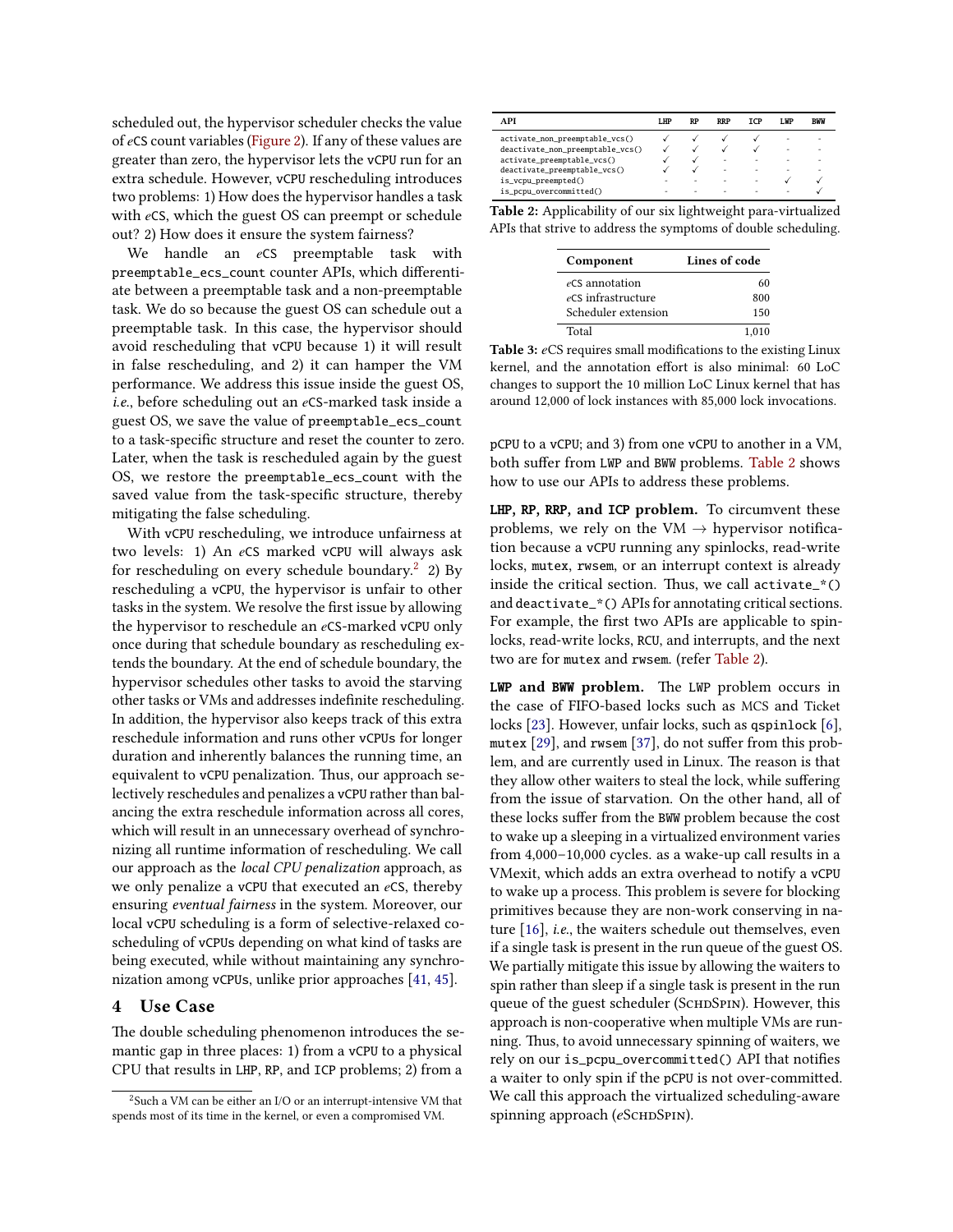## 5 Implementation

We realized the idea of *e*CS by implementing it on the Linux kernel version 4.13. Besides annotating various locks and interrupt contexts with *e*CS, we specifically modified the scheduler and the para-virtual interface of the KVM hypervisor. Our changes are portable enough to apply on the Xen hypervisor too. The whole modification consists of 1,010 lines of code (see [Table 3\)](#page-4-3).

Lightweight para-virtualized APIs. We share the information between the hypervisor and a VM with a shared memory between them, which is similar to the kvm\_steal\_time [\[4\]](#page-11-24) implementation. For instance, each VM maintains a per-core *e*CS states, and the hypervisor maintains per-vCPU *e*CS states for each VM.

Scheduler extension. We extend a scheduler-totask notification mechanism, preempt\_notifier [\[18\]](#page-11-25), for identifying an *e*CS-marked vCPU at the schedule boundary. Our extension allows the scheduler to know about the task scheduling requirement and decide scheduling strategy at the schedule boundary. For example, in our case, the extension reads the non\_preemptable\_ecs\_count and preemptable\_ecs\_count to decide the scheduling strategy for the vCPU. Besides this, we rely on the notifier's in and out APIs to set the value of vcpu\_preempted and pcpu\_overloaded variables.

We implemented our vCPU rescheduling decision in the schedule\_tick function [\[36\]](#page-11-26). The schedule\_tick function performs two tasks: 1) It does the bookkeeping of the task runtime, which is used for ensuring the fairness in the system. 2) It also is responsible for setting the rescheduling flag (TIF\_NEED\_RESCHED) if there is more than one task on that run queue, which is used by the scheduler to schedule out the task if the reschedule flag is set. We implemented the rescheduling strategy by bypassing the setting up of the reschedule flag in case the preempt\_notifier check function returned true, meanwhile updating the runtime statistics of the vCPU.

Annotating locks for *e*CS. We mark *e*CS by using the non-preemptable APIs for non-blocking primitives, preemptable ones for mutex and rwsem. Our annotation comprises only 60 LoC that covers around 12,000 lock instances with 85,000 lock API calls in the Linux kernel that has 10 million LoC for the kernel version 4.13.

## 6 Evaluation

We evaluate our approaches by answering the following questions:

- What is the overhead of an *e*CS annotation and the scheduler overhead to read the values? [\(§6.1\)](#page-5-0)
- Does *e*CS helps in an over-committed case? [\(§6.2\)](#page-6-0)
- How does *e*CS impact the scalability of a VM? [\(§6.3\)](#page-8-1)
- How do our APIs address the BWW problem? [\(§6.4\)](#page-8-2)
- Does our schedule penalization approach maintain

### the eventual fairness of the system? [\(§6.5\)](#page-9-0)

Experimental setup. We extended VBench [\[13\]](#page-11-27) for our evaluation. We chose four benchmarks: Apache web server [\[7\]](#page-11-28), Metis [\[21\]](#page-11-29), Psearchy from Mosbench, and Pbzip2 [\[9\]](#page-11-30). The Apache web server serves a 300 bytes static page for each request that is generated by WRK [\[10\]](#page-11-31). Both of them are running inside the VM to remove the network wire overhead and only stress the VM's kernel components. We choose Apache to stress the interrupt handler to emphasize the importance of *e*CS for an interrupt context. Metis is a map-reduce library for a single multi-core server that mostly stresses the memory allocator (spinlock) and the page-fault handler (rwsem) of the OS. Similar to Metis, Psearchy is an in-memory parallel search and indexer that stresses the writer side of the rwsem design. In addition, we also choose Pbzip2—a parallel compression and decompression program—because we wanted to use a minimally kernel-intensive application. Moreover, none of these workloads suffer from performance degradation from any known user space bottleneck in a non-virtualized environment. We use memory-based file system, tmpfs, to isolate the effect of I/O. We further pin the cores to circumvent vCPU migration at the hypervisor level to remove the jitter from our evaluation.

We evaluate our *e*CS approach against the following configurations: 1) PVM is a para-virtualized VM that includes unfair qspinlock implementation, which mitigates LWP and BWW issues, and it is the default configuration since Linux v4.5. 2) HVM is the one without paravirtualization support and also includes unfair qspinlock implementation. Both PVM and HVM are not *e*CS annotated. Note that we could not compare other prior works because they are not open sourced [\[3,](#page-11-20) [45\]](#page-12-5) and are very specific to the Xen hypervisor [\[42\]](#page-12-6). We evaluate these configuration on an eight socket, 80-core machine with Intel E7-8870 processors. Another point is that the current version of KVM partially addresses the BWW problem that can occur from the user space [\[22\]](#page-11-32).

#### <span id="page-5-0"></span>6.1 Overhead of *e*CS

We evaluate the cost of our lightweight para-virtualized APIs on various blocking and non-blocking locks, and RCU. [Table 4](#page-6-1) enumerates the overhead of the sole API cost including the cost of executing a critical section with a simple microbenchmark that executes an empty critical section to quantify the impact of *e*CS API on these primitives in both lowest (1 core) and highest contention (80 core) scenarios. 1 core denotes that a thread is trying to acquire a critical section, whereas 80 core denotes that 80 threads are competing. We observe that *e*CS adds an overhead of almost 0.9–18.4 ns in low contention, whereas negligible overhead in high contention scenario, except RCU. For RCU, the empty critical section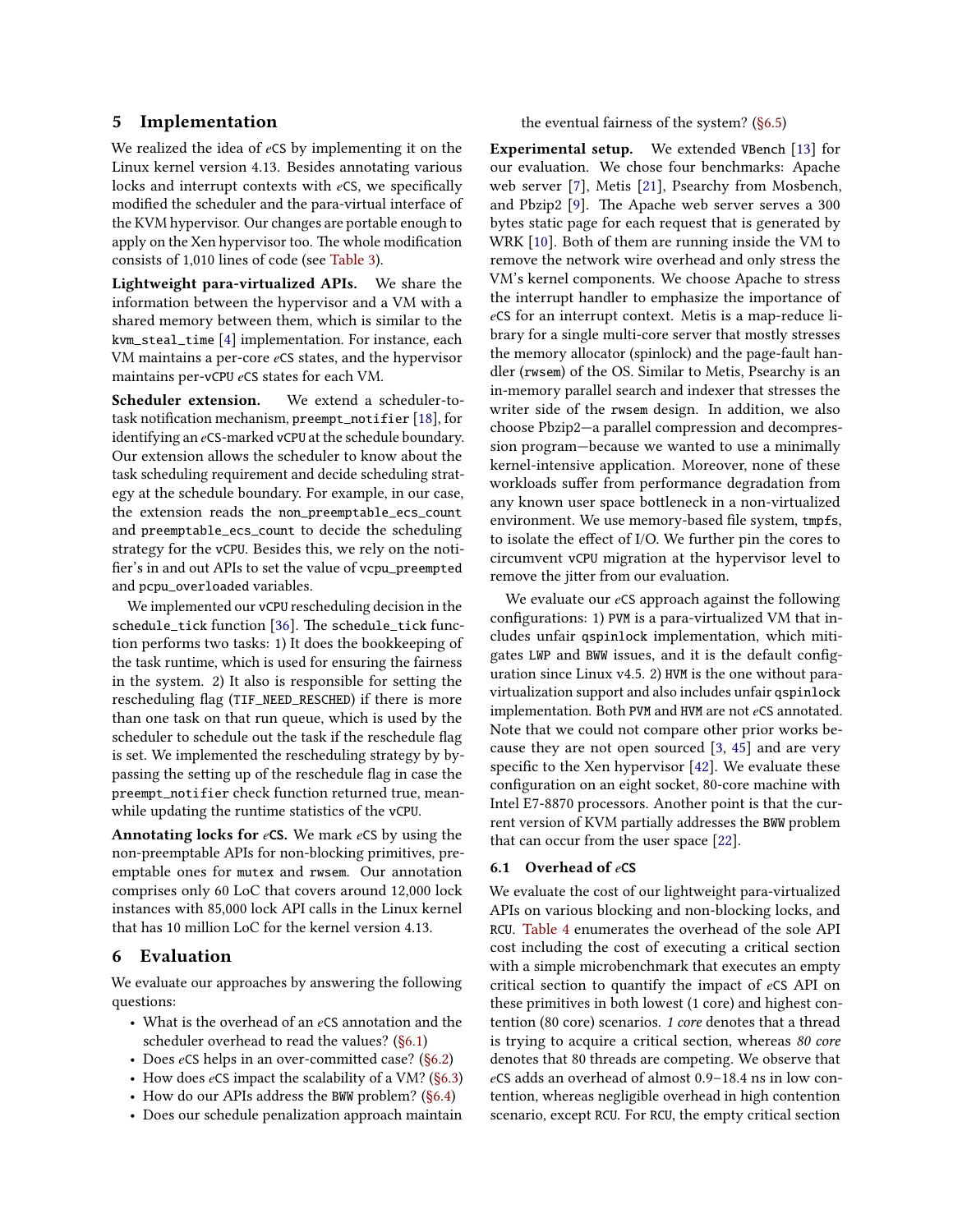<span id="page-6-1"></span>

|                          | Time (ns)  |          |            |          |  |  |  |
|--------------------------|------------|----------|------------|----------|--|--|--|
| <b>Critical sections</b> | 1 core     |          | 80 core    |          |  |  |  |
|                          | $W$ /0 eCS | $W/$ eCS | $W$ /0 eCS | $W/$ eCS |  |  |  |
| API cost                 |            | 16.4     |            | 16.4     |  |  |  |
| spinlock                 | 31.2       | 44.8     | 4.782.3    | 4,772.9  |  |  |  |
| rwlock (read)            | 32.0       | 38.8     | 2,418.2    | 2,519.4  |  |  |  |
| rwlock (write)           | 27.4       | 45.8     | 4,363.3    | 4,784.5  |  |  |  |
| mutex                    | 33.5       | 34.4     | 49,116.4   | 48,125.7 |  |  |  |
| rwsem (read)             | 35.6       | 36.6     | 2,588.8    | 2,737.0  |  |  |  |
| rwsem (write)            | 33.3       | 38.1     | 7,055.7    | 7,150.1  |  |  |  |
| RCU                      | 9.8        | 19.7     | 9.8        | 19.8     |  |  |  |

Table 4: Cost of using our lightweight para-virtualized APIs with various synchronization primitives and mechanism. 1 core and 80 core denote the time (in ns) to execute an empty critical section with one and 80 threads, respectively. Although, our approach slightly adds an overhead on a single core count, there is no performance degradation for our evaluated workloads.

suffers from almost twice the overhead because both RCU's lock/unlock operations do a single memory update on the preempt\_count variable for a preemptable kernel. Even though our APIs add an overhead in the low contended scenario, we do not observe any performance degradation for any of our evaluated workloads.

<span id="page-6-0"></span>6.2 Performance in an Over-committed Scenario We evaluate the performance of the aforementioned workloads in an over-committed scenario by running two VMs in which each vCPU from both VMs share a physical CPU. [Figure 3](#page-7-0) (i) shows the throughput of these workloads for PVM, HVM, and *e*CS; (ii) shows the number of unavoidable preemptions that we capture while running these workloads when a vCPU is about to be scheduled out for *e*CS; and (iii) represents the percentage of types of observed preemptions, namely, LHP for blocking (B-LHP) and non-blocking (NB-LHP) locks, RP, RRP, ICP problems that we observe for the *e*CS configuration, including both avoided and unavoided preemptions.

**Apache.** *e*CS outperforms both PVM and HVM by  $1.2 \times$  and 1.6×, respectively (refer (t:a) in [Figure 3\)](#page-7-0). Moreover, our approach reduces the number of possible preemptions by 85.8–100% (refer (n:a)) because of our rescheduling approach. We cannot completely avoid all preemptions because of our schedule penalization approach, as some of the preemptions occur consecutively. Even though *e*CS adds overhead, especially to RCU, it still does not degrade the scalability for four reasons: 1) We address the BWW problem, which allows for more opportunities to acquire the lock on time; 2) both hypervisor  $\rightarrow$  VM APIs allow cooperative co-scheduling of the VMs; 3) our extra schedule approach avoids 85.8–100% of captured preemptions with the help of our  $VM \rightarrow hypervisor$  APIs; and 4) the APIs overhead partially mitigates the highly contended system at higher core count by acting as a back-off mechanism. Another interesting observation is that we observe almost every type of preemption (refer [Figure 3](#page-7-0) (p:a)) because of serving the static pages, which involves blocking locks for the socket connection and softirq and spinlocks use for the interrupts processing. In particular, the number of preemptions is dominated by LHP for non-blocking and blocking locks, followed by ICP and then RP. We believe that the ICP problem will further exacerbate with optimized interrupt delivery mechanisms [\[12,](#page-11-18) [43\]](#page-12-9). PVM is  $1.36\times$  faster than HVM at 80 cores because of the support of para-virtualized spinlock (qspinlock [\[20\]](#page-11-15)) as well as the asynchronous page fault mechanism that decreases the contention [\[30\]](#page-11-33).

The major bottleneck for this workload is the interrupt injection, which can be mitigated by proposed optimized methods [\[12,](#page-11-18) [43\]](#page-12-9). In addition, [Figure 4](#page-7-1) (b) presents the latency CDF for the Apache workload at 80 cores in both under- and over-compression case. We observe that *e*CS not only maintains almost equivalent latency as that of PVM in an under-committed case, but also decreases in the over-committed case by 10.3–17% and 9.5–27.9% against PVM and HVM, respectively.

Psearchy mostly stresses the writer side of rwsem as it performs 20,000 small and large mmap/munmap operations along with stressing the memory allocator for inode operations, which mostly idles the guest OS because of the non-work conserving blocking locks [\[16\]](#page-11-9). [Figure 3](#page-7-0) (t:b) shows the throughput, in which *e*CS outperforms both PVM and HVM by  $2.3\times$  and  $1.7\times$ , respectively. The reason is that we 1) partially mitigate the BWW problem with our *e*SCHDSPIN approach, and 2) decrease the number of preemptions by 95.7–100% with an extra schedule (refer (n:b)). In addition, our *e*SCHDSPIN approach decreases the idle time from 65.4% to 45.2%, as it allows waiters to spin than schedule out themselves, which severely degrades the scalability in a virtualized environment, as observed for both PVM and HVM. This workload is dominated by mostly blocking and non-blocking locks, as they account to almost 98% preemptions (refer (p:b)). We also observe that HVM outperforms PVM by  $1.33\times$  because the asynchronous page fault mechanism introduces more BWW issue as it schedules out a vCPU if the page is not available, which does not happen for HVM.

Metis is a mix of both page fault and mmap operations that stress both the reader and the writer of the rwsem. Hence, it also suffers from the BWW problem, as we observe in [Figure 3](#page-7-0) (t:c). *e*CS outperforms PVM and HVM by  $1.3\times$  at 80 cores because of the reduced BWW problem and decreased preemptions that account to 91.4–99.5% [\(Fig](#page-7-0)[ure 3](#page-7-0) (n:c)). Note that the reader preemptions are 20%, thereby illustrating that readers preemptions is possible for read-dominated workloads, which has not been observed by any prior works. We do not observe any difference in the throughput of HVM and PVM.

Pbzip2 is an efficient compression/decompression work-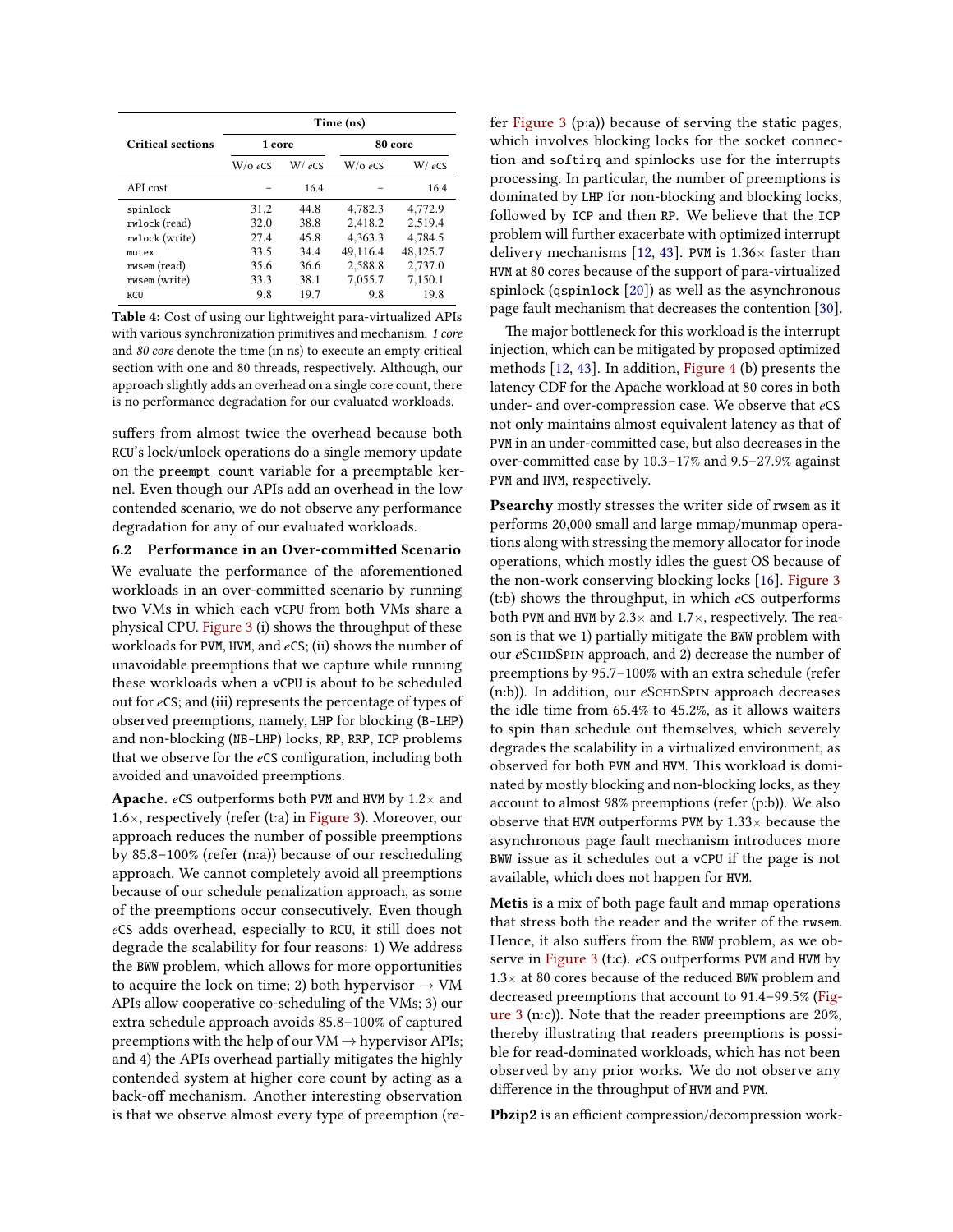<span id="page-7-0"></span>

Figure 3: Analysis of real-world workloads in an over-committed scenario, *i.e.*, two instances of VM are executing the same workload. Column (i) represents the scalability of selected workloads in three settings: PVM, HVM, and with *e*CS annotations. Column (ii) represents the number of preemptions caught and prevented by the hypervisor with our APIs. Column (iii) represents the type of preemptions caught by the hypervisor (refer [Table 4\)](#page-6-1). By allowing an extra schedule, our approach reduces preemptions by 85–100% and improve scalability of applications by up to 2.5×, while observing almost all types of preemptions for each workload.

<span id="page-7-1"></span>

Figure 4: CDF of the latency of requests for the Apache web server workload in both under- and over-committed scenarios at 80 cores. It clearly shows the impact of *e*CS in the over-committed scenario, while having minimal impact in the under-committed case.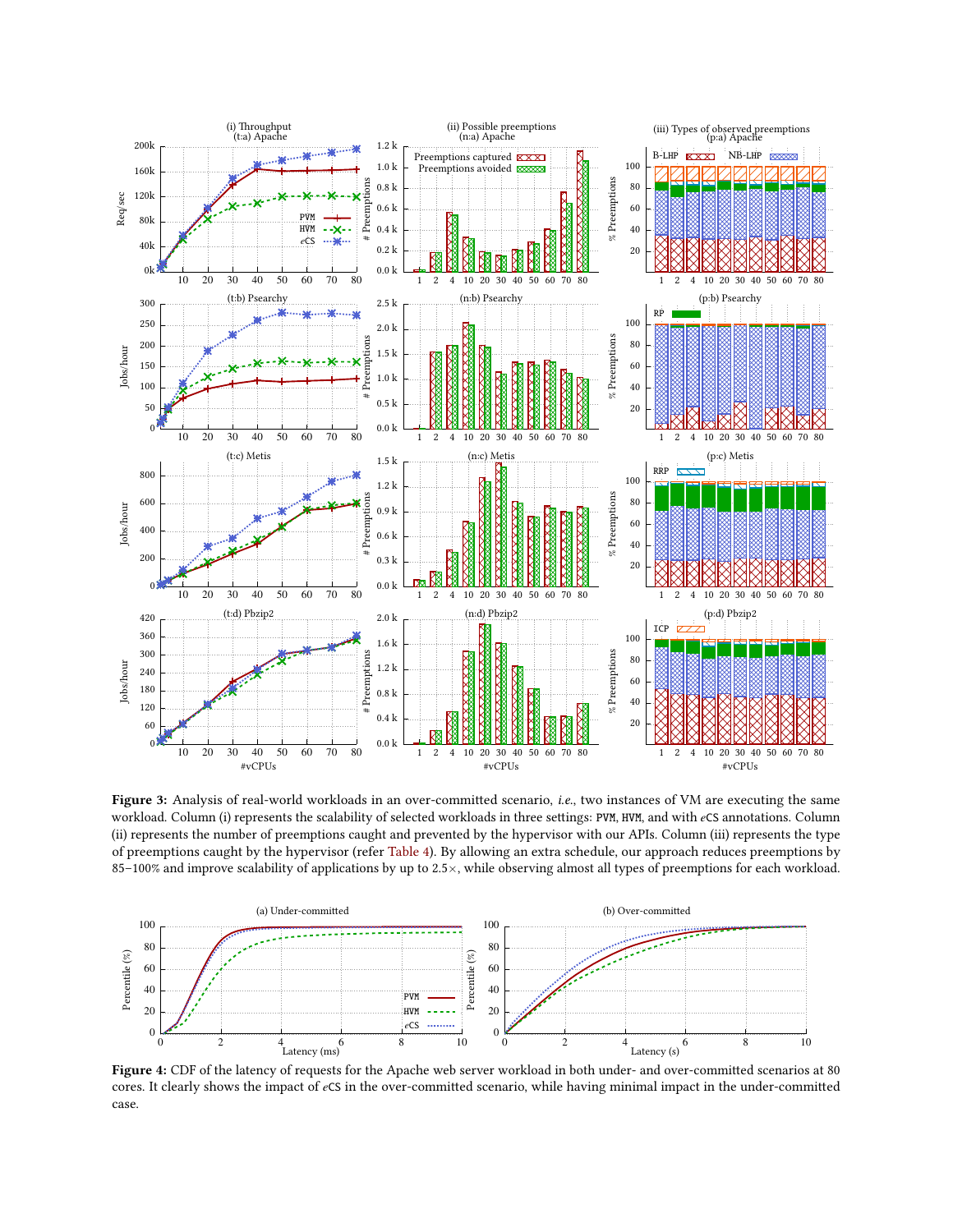<span id="page-8-3"></span>

Figure 5: Performance of real-world workloads when running on the bare metal (Host), and inside a VM with three configurations: PVM, HVM, and with *e*CS annotations. In this scenario, only one VM is running. We use Host as the baseline for the comparison because we consider Host to have almost optimal performance.

<span id="page-8-0"></span>

#vCPUs #vCPUs Figure 6: Impact of both BWW problem and *e*CS API (refer Hy $person \rightarrow VM$  in [Table 1\)](#page-3-1) on Psearchy in both under- and over-committed scenarios.

load that spends only around 5% of the time in the kernel space. [Figure 3](#page-7-0) (t:d) shows that the performance of *e*CS is similar to PVM and HVM, while decreasing the number of preemptions by 98.4–100% (refer (n:d)). We do not observe any performance gain in this scenario because 1) these preemptions may not be too critical to affect the application scalability, and 2) the overhead of our APIs, which do not provide any gains even after decreasing the preemptions. Similar to the other workloads, LHP dominates the preemption, followed by RP, ICP, and RRP.

In summary, our APIs not only reduce preemptions by 85–100%, but also improve the scalability of applications that use these synchronization primitives up to  $2.5\times$ , while no observable overhead on these applications. Moreover, we found that these preemptions occur for almost every type of primitives, specifically in the case of blocking synchronization primitives, read locks (Metis and Pbzip2), and interrupts (e.g., TLB operations, packet processing etc.). In addition, most of the workloads still suffer from the BWW problem because of them being nonwork conserving. We partially address this problem with the help of our *e*SCHDSPIN approach. One point to note is that we do not observe too many preemptions, as shown by prior works [\[42\]](#page-12-6), because the current Linux kernel has dropped the FIFO-based Ticket spinlock and has replaced it with a highly optimized unfair queue-based lock [\[20\]](#page-11-15) that mitigates the problem of LHP and LWP.

### <span id="page-8-1"></span>6.3 Performance in an Under-committed Case

We evaluate our *e*CS approach against PVM and HVM configurations in which a VM is running to show the impact of both APIs and *e*SCHDSPIN approach. We also include bare-metal configuration (Host) as a baseline

[\(Figure 5\)](#page-8-3). We observe that *e*CS addresses the BWW problem, and outperforms both PVM and HVM in the case of Apache (1.2 $\times$  and 1.2 $\times$ ), Psearchy (1.6 $\times$  and 1.9 $\times$ ), Metis  $(1.2\times$  and  $1.3\times)$ , and Psearchy  $(1.2\times$  and  $1.4\times)$ , while having almost similar latency for the Apache workload [\(Fig](#page-7-1)[ure 4](#page-7-1) (a)). Likewise, *e*CS performance is similar to that of bare-metal, except for the Psearchy workload.

For Apache, our APIs act as a back-off mechanism to improve its scalability, as the system is heavily contended. The throughput degrades after 30 cores because of the overhead of process scheduling, socket overhead, and inefficient kernel packet processing. Besides this, both Psearchy and Metis suffer from the BWW problem, which we improve with our *e*ScнDSPIN approach that results in better scalability as well as reduction in the idling of VMs. In particular, we decrease the idle time of Psearchy and Metis by 25% and 20%, respectively, by using our approach. One point to note is that blocking locks are based on the TAS lock, whose throughput severely degrades with increasing core count because of the increase cache-line contention, which we observe after 40 cores for Psearchy for all configurations. We also find that the Host is still 1.4× faster than *e*CS because *e*SCHDSPIN only partially mitigates the BWW problem, while introducing excessive cache-line contention, which we can circumvent with NUMA-aware locks [\[16\]](#page-11-9). For Pbzip2, we observe that *e*CS performs equivalent to the Host, while outperforming PVM and HVM after 60 cores, because Pbzip2 spends the least amount of time in the kernel space (5%), and starts to suffer from the BWW problem only after 60 cores, which our *eSCHDSPIN* easily tackles.

#### <span id="page-8-2"></span>6.4 Addressing BWW Problem via *e*CS

We evaluate the impact of the BWW problem on Psearchy in both under- and over-committed scenarios. [Figure 6](#page-8-0) (a) shows that our scheduling-aware spinning approach (marked as  $e$ CS + SCHDSPIN) improves the throughput of Psearchy by  $1.5 \times$  and  $1.2 \times$  at 40 and 80 cores, respectively, in an under-committed scenario. SCHDSPIN approach allows a blocking waiter, both reader and writer, to actively spin for the lock if the number of tasks in the run queue is one, else the task schedules itself out. This approach is similar to the scheduling-aware parking/wake-up strategy [\[16\]](#page-11-9), which we applied to the stock mutex and rwsem.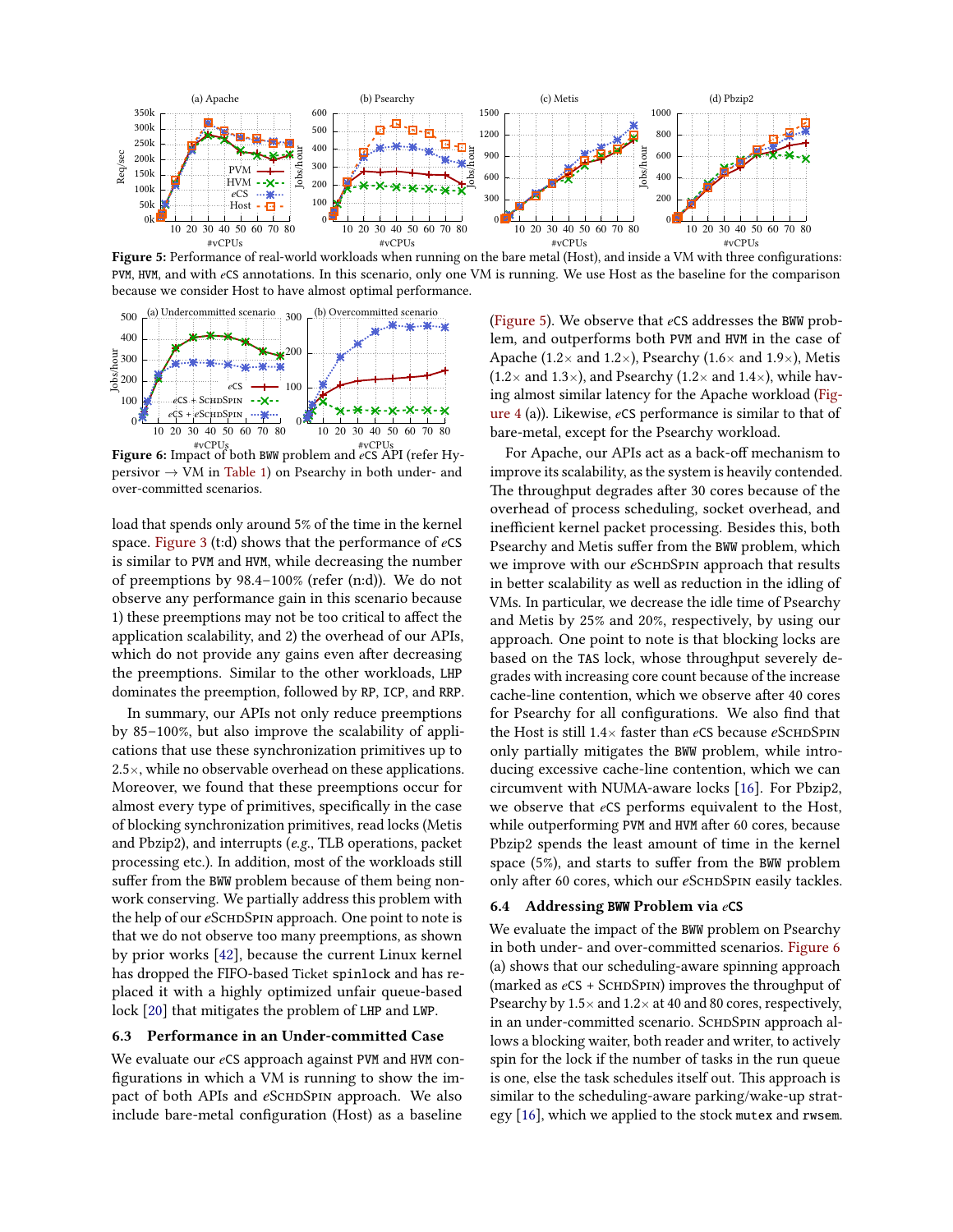<span id="page-9-2"></span>

Figure 7: Fairness in eCS. Running time of a vCPU of two co-scheduled VMs (VM<sub>1</sub> and VM<sub>2</sub>) with eCS annotations for a period of 10 seconds with 100 ms window granularity while executing a kernel intensive task (reading the contents of a file) that involves read side of rwsem. (a) shows the difference in running time of vCPU per window granularity as well as the number of preemptions occurring per window, while (b) illustrates the cumulative running time, and shows that the hypervisor maintains eventual fairness in the system, even if  $VM<sub>2</sub>$  is allowed extra schedules. Both VMs get 4.95 seconds to run.

As mentioned before, the reason for such an improvement is that the current design is not scheduling aware, as the waiter parks itself if it is unable to acquire the lock. With our approach, we try to mitigate this performance anomaly and allow the applications to scale further. Unfortunately, the scheduling-aware approach is inefficient in the case of the over-committed scenario, as shown in [Figure 6](#page-8-0) (b). The reason is that current waiters are guest OS agnostic, which leads to wasting CPU resources and resulting in more LHP and LWP problems, thereby degrading the scalability by almost  $4.4\times$  (marked *e*CS + SchdSpin in (b)) against a simple *e*CS configuration that still suffers from the BWW problem. We overcome this issue by using our is\_pcpu\_overcommitted() API that allows the SCHDSPIN approach to spin only when there is no active task on the pCPU's run queue; otherwise, the waiter is scheduled out when more than one task are in the run queue of the pCPU. By using our API (marked *e*CS + *e*SchdSpin), we outperform the baseline *e*CS approach by 1.8 $\times$  and the *e*CS + SCHDSPIN approach by 8 $\times$ .<sup>[3](#page-9-1)</sup>

#### <span id="page-9-0"></span>6.5 System Eventual Fairness

We now evaluate whether we are able to achieve eventual fairness while allowing *e*CS annotated VMs to obtain an extra schedule followed by local vCPU penalization. To evaluate the fairness, we run a simple micro-benchmark in two VMs (marked VM<sub>1</sub> and VM<sub>2</sub>). VM<sub>1</sub> is a non-annotated VM, whereas VM<sub>2</sub> is an eCS annotated one. This microbenchmark indefinitely reads the content of a file that stresses the read side of the rwsem and spends around 99% of the time in the kernel without scheduling out the task, thereby prohibiting the guest OS from doing any halt exits. [Figure 7](#page-9-2) (a) shows the time difference between two VM runtimes that we measure at every 100 ms window for each VM as well as the number of preemptions for  $VM<sub>2</sub>$  in that window. [Figure 7](#page-9-2) (b) shows the cumulative runtime of the VMs. We observe from [Figure 7](#page-9-2) (a) that even after allowing for extra schedules, the CFS scheduling policy balances out these extra schedules, which does

not affect the runtime difference between  $VM_1$  and  $VM_2$ . For example, at the end of one second window, marked 10, we observe that the number of extra schedules that the hypervisor granted  $VM<sub>2</sub>$  was 34 (34 milliseconds of extra time), but the runtime difference between  $VM<sub>1</sub>$  and  $VM<sub>2</sub>$  is 7.8 ms, which becomes -1.9 ms at the end of two seconds, while VM<sub>2</sub> received a total of 54 extra schedules (54 milliseconds). Hence, the extra schedule approach followed by our local vCPU penalization ensures that none of the tasks running on that particular physical CPU suffers from the fairness issue, also referred as eventual fairness. Moreover, [Figure 7](#page-9-2) (b) shows that both VMs get almost equivalent runtime in a lockstep fashion with both VMs getting almost 4.95 seconds at the end of 10 seconds.

## 7 Discussion

Our *e*CS approach addresses the problem of preemptions and BWW in both under- and over-committed scenarios by annotating all synchronization primitives and mechanisms in the kernel space. However, besides these primitives, kernel developers have to manually annotate a critical section if they want to avoid the preemptions while introducing their own primitives. One approach could be that the hypervisor can read the instruction pointer (IP) to figure out an *e*CS, but the guest OS must provide a guest OS symbol table to resolve the IP. In addition, the current design of *e*CS only targets the kernel space of a guest OS, and it is still agnostic of the user space critical sections such as pthread locks. Hence, we would like to extend our approach to the user space critical sections to further avoid the preemption problem, as we believe that *e*CS is a natural fit for multi-level scheduling. However, we need to communicate the scheduling hint down to the lowest layer effectively, which requires designing of the *e*CS composability extensions.

Our annotation approach does not open any security vulnerability because our approach is based on the paravirtualized VM, and it is similar to other approaches that share the information with the hypervisor [\[4,](#page-11-24) [19\]](#page-11-8). By using our virtualized scheduling-aware spinning ap-

<span id="page-9-1"></span><sup>&</sup>lt;sup>3</sup>We have used  $e$ CS +  $e$ SCHDSPIN approach for our evaluation against PVM and HVM in [§6.2](#page-6-0) and [§6.3.](#page-8-1)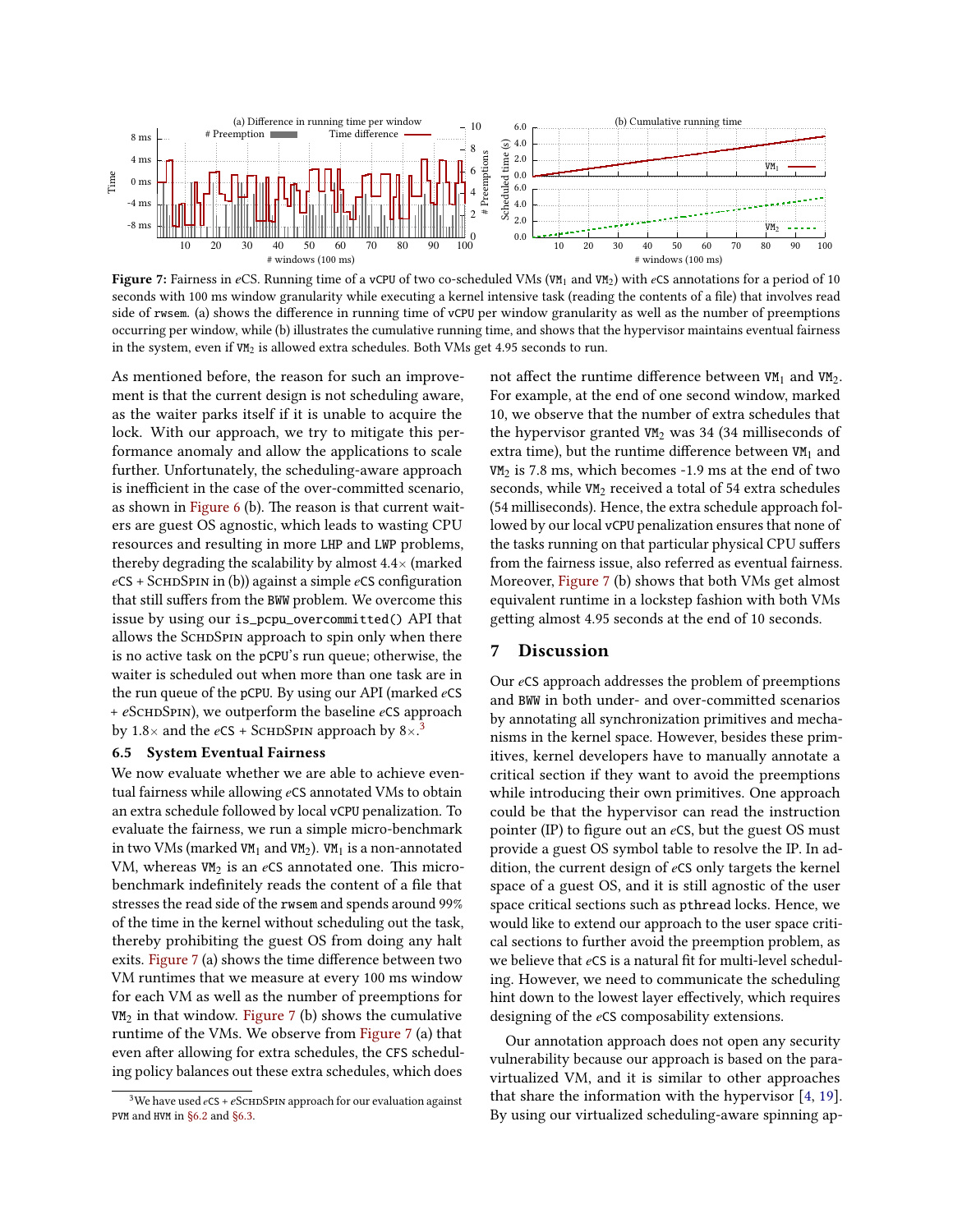proach (*e*SCHDSPIN), we partially mitigate the BWW problem. However, our Hypervisor  $\rightarrow$  VM APIs expose scheduling information of the pCPU, but they only tell if a pCPU is overloaded or a vCPU is preempted. In addition, a VM cannot misuse this information as it will be later penalized by the hypervisor. There is also very slight possibility of priority inversion problem with our extra schedule approach. However, the window of that hypervisor-granted extra schedule is too small to incur priority inversion and performance, unlike co-scheduling approaches [\[41,](#page-12-4) [45\]](#page-12-5) in which the scheduling window is in the order of several milliseconds.

## 8 Related work

The double scheduling phenomenon is a recurring problem in the domain of virtualization, which seriously impacts the performance of a VM. There have been comprehensive research efforts to mitigate this problem.

Synchronization primitives in VMs. Uhlig et al. [\[44\]](#page-12-7) demonstrated the spinlock synchronization issue in a virtualized environment, which he addressed with synchronous hints to the hypervisor, and was later replaced by para-virtual hooks for the spinlock [\[8\]](#page-11-5) for notifying the hypervisor to block the vCPU after it has exhausted its busy wait threshold. Meanwhile, other problems such as LWP [\[32\]](#page-11-34), the BWW problem [\[5,](#page-11-7) [39\]](#page-12-8), and RCU readers preemption problems were found. Gleaner [\[5\]](#page-11-7) that addressed the BWW problem implemented a user space solution to handle tasks among a varying number of vCPUs, by manipulating tasks' processor affinity in the user space, which is difficult to maintain at runtime as it must accurately track each task launch and deletion. However, our *eSCHDSPIN* approach is user agnostic and mitigates the problem to certain extent for large core count.

Taebe et al. [\[42\]](#page-12-6) addressed the LHP/LWP issue by exposing the time window from the hypervisor to the guest OS, which leverages this information that enables a waiter to either spin or join the waiting queue. However, their solution is not applicable to CFS [\[27\]](#page-11-10) scheduler of Linux as it does not expose the scheduling window information. Their solution is orthogonal to our approach as we want the hypervisor to take a decision than the VM. Waiman Long [\[20\]](#page-11-15) designed and implemented qspinlock that inherently overcomes the problem of LWP by exploiting the property of the TAS lock in the queue-based lock. It works by allowing the other waiters to steal the lock before joining the queue without disrupting the waiters' queue. However, qspinlock is still prone to LHP. Meanwhile, by annotating various locks as *e*CS, we confirm these problems, and further identify new sets of problems such as RP and ICP, and provide a simple solution to address the double scheduling phenomenon.

Partial handling of scheduling overhead in VMs. There have been several studies on virtualization overhead because of the software-hardware redirection [\[1,](#page-11-35) [39\]](#page-12-8) and co-scheduling issues [\[17,](#page-11-4) [41,](#page-12-4) [45\]](#page-12-5). For example, VMware relies on relaxed co-scheduling [\[45\]](#page-12-5) to mitigate double scheduling problem, in which vCPUs are scheduled in batches and the stragglers are synchronized within a predefined threshold. Besides this, other works have proposed balanced vCPU scheduling [\[41\]](#page-12-4) or even IPI based demand scheduling [\[17\]](#page-11-4). However, these coscheduling approaches suffer from CPU fragmentation. On the contrary, our approach neither introduces any CPU fragmentation nor it needs to synchronize the global scheduling information for all the vCPU of a VM because each vCPU is locally penalized by the hypervisor rather than synchronizing them among other vCPUs.

Song et al. [\[40\]](#page-12-3) proposed the idea of dynamically adjusting vCPUs according to available CPU resources, while allowing guest OS to schedule its tasks. They used the approach of vCPU ballooning, which avoided the problem of double scheduling and was later extended by Cheng et al. [\[3\]](#page-11-20) by designing a lightweight hotplug vCPU mechanism. Although their approach is effective in case of small VMs, it is complementary to our approach and may not scale effectively for large SMP VMs because of the overhead of migrating tasks from one vCPU to another as well as the frequent rescheduling of the targeted vCPUs. *e*CS, on the other hand, does not suffer from any explicit IPI and migration-specific tasks, as it only adds an overhead of a simple memory operations for a scheduling decision.

## 9 Conclusion

Double scheduling phenomenon is a well-known problem in the domain of virtualization that leads to several symptoms in the form of LHP, LWP, and BWW. We identify that it not only is limited to non-blocking locks, but also is applicable to blocking locks and reader side of locks. We present a single shot solution with our key insight: if a certain key component of a guest OS is allowed to proceed further, the guest OS will make forward progress. We identify these critical components as synchronization primitives and mechanism such as spinlocks, mutex, rwsem, RCU, and even interrupt context, which we call enlightened critical sections (*e*CS). We annotate *e*CS with our lightweight APIs that expose whether a VM is executing a critical section, which the hypervisor uses to provide an extra schedule at the scheduling boundary, thereby allowing the guest OS to progress forward. In addition, by leveraging the hypervisor scheduling context, a VM mitigates the effect of BWW problem with our simple virtualized spinning-aware spinning strategy. With *e*CS, we not only decrease the spurious preemptions by 85–100% but also improve the throughput of applications up to  $1.6\times$  and  $2.5\times$  in an under- and over-committed scenario, respectively.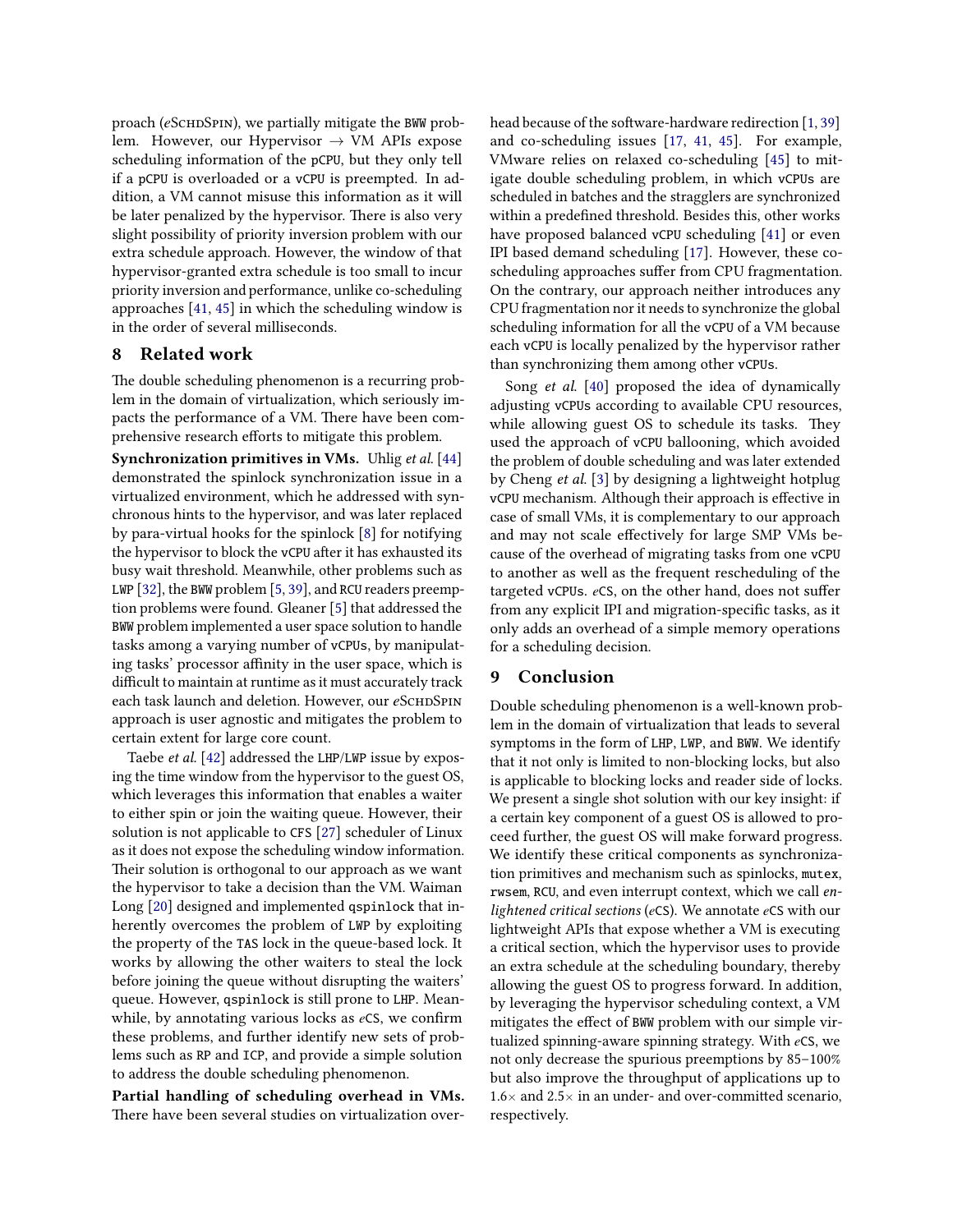## References

- <span id="page-11-35"></span>[1] K. Adams and O. Agesen. A Comparison of Software and Hardware Techniques for x86 Virtualization. In Proceedings of the 12th International Conference on Architectural Support for Programming Languages and Operating Systems, ASPLOS XII, pages 2–13, New York, NY, USA, 2006. ACM.
- <span id="page-11-0"></span>[2] Amazon. Amazon Web Services, 2017. [https://aws.amazon.](https://aws.amazon.com/) [com/](https://aws.amazon.com/).
- <span id="page-11-20"></span>[3] L. Cheng, J. Rao, and F. C. M. Lau. vScale: Automatic and Efficient Processor Scaling for SMP Virtual Machines. In Proceedings of the 11th European Conference on Computer Systems (EuroSys), pages 2:1–2:14, London, UK, Apr. 2016. ACM.
- <span id="page-11-24"></span>[4] G. Costa. Steal time for KVM, 2011. [https://lwn.net/](https://lwn.net/Articles/449657/) [Articles/449657/](https://lwn.net/Articles/449657/).
- <span id="page-11-7"></span>[5] X. Ding, P. B. Gibbons, M. A. Kozuch, and J. Shan. Gleaner: Mitigating the Blocked-waiter Wakeup Problem for Virtualized Multicore Applications. In Proceedings of the 2014 USENIX Conference on USENIX Annual Technical Conference, USENIX ATC'14, pages 73–84, Berkeley, CA, USA, 2014. USENIX Association.
- <span id="page-11-16"></span>[6] J. Fitzhardinge. Paravirtualized Spinlocks, 2008. [http://lwn.](http://lwn.net/Articles/289039/) [net/Articles/289039/](http://lwn.net/Articles/289039/).
- <span id="page-11-28"></span>[7] T. A. S. Foundation. APACHE HTTP Server Project, 2017. [https:](https://httpd.apache.org/) [//httpd.apache.org/](https://httpd.apache.org/).
- <span id="page-11-5"></span>[8] T. Friebel. How to Deal with Lock-Holder Preemption. Technical report, Xen Summit, 2008.
- <span id="page-11-30"></span>[9] J. Gilchrist. Parallel BZIP2 (PBZIP2), Data Compression Software, 2017. <http://compression.ca/pbzip2/>.
- <span id="page-11-31"></span>[10] W. Glozer. wrk - a HTTP benchmarking tool, 2017. [https:](https://github.com/wg/wrk) [//github.com/wg/wrk](https://github.com/wg/wrk).
- <span id="page-11-1"></span>[11] Google. Compute Engine, 2017. <https://aws.amazon.com/>.
- <span id="page-11-18"></span>[12] A. Gordon, N. Amit, N. Har'El, M. Ben-Yehuda, A. Landau, A. Schuster, and D. Tsafrir. Eli: Bare-metal performance for i/o virtualization. In Proceedings of the 17th ACM International Conference on Architectural Support for Programming Languages and Operating Systems (ASPLOS), ASPLOS XVII, pages 411–422, London, UK, Mar. 2012. ACM.
- <span id="page-11-27"></span>[13] S. Kashyap. Vbench, 2015. [https://github.com/sslab](https://github.com/sslab-gatech/vbench)[gatech/vbench](https://github.com/sslab-gatech/vbench).
- <span id="page-11-11"></span>[14] S. Kashyap, C. Min, and T. Kim. Scalability In The Clouds! A Myth Or Reality? In Proceedings of the 6th Asia-Pacific Workshop on Systems (APSys), pages 5:1–5:7, New York, NY, USA, July 2015. ACM.
- <span id="page-11-6"></span>[15] S. Kashyap, C. Min, and T. Kim. Opportunistic Spinlocks: Achieving Virtual Machine Scalability in the Clouds. SIGOPS Oper. Syst. Rev., 50(1):9–16, Mar. 2016.
- <span id="page-11-9"></span>[16] S. Kashyap, C. Min, and T. Kim. Scalable NUMA-aware Blocking Synchronization Primitives. In 2017 USENIX Annual Technical Conference (USENIX ATC 17), pages 603–615, Santa Clara, CA, 2017. USENIX Association. ISBN 978-1-931971-38-6.
- <span id="page-11-4"></span>[17] H. Kim, S. Kim, J. Jeong, J. Lee, and S. Maeng. Demand-based Coordinated Scheduling for SMP VMs. In Proceedings of the Eighteenth International Conference on Architectural Support for Programming Languages and Operating Systems, ASPLOS, pages 369–380, New York, NY, USA, 2013. ACM.
- <span id="page-11-25"></span>[18] A. Kivity. sched: add notifier for process migration, 2009. [https:](https://lwn.net/Articles/356536/) [//lwn.net/Articles/356536/](https://lwn.net/Articles/356536/).
- <span id="page-11-8"></span>[19] W. Long. locking/qspinlock: Enhance pvqspinlock & introduce queued unfair lock, 2015. [https://lwn.net/Articles/](https://lwn.net/Articles/650776/) [650776/](https://lwn.net/Articles/650776/).
- <span id="page-11-15"></span>[20] W. Long. qspinlock: a 4-byte queue spinlock with PV support, 2015. <https://lkml.org/lkml/2015/4/24/631>.
- <span id="page-11-29"></span>[21] Y. Mao, R. Morris, and F. M. Kaashoek. Optimizing MapReduce for Multicore Architectures. Technical report, MIT CSAIL, 2010.
- <span id="page-11-32"></span>[22] D. Matlack. Message Passing Workloads in KVM, 2015. [http://www.linux-kvm.org/images/a/ac/02x03-Davit\\_](http://www.linux-kvm.org/images/a/ac/02x03-Davit_Matalack-KVM_Message_passing_Performance.pdf) [Matalack-KVM\\_Message\\_passing\\_Performance.pdf](http://www.linux-kvm.org/images/a/ac/02x03-Davit_Matalack-KVM_Message_passing_Performance.pdf).
- <span id="page-11-22"></span>[23] J. M. Mellor-Crummey and M. L. Scott. Algorithms for Scalable Synchronization on Shared-memory Multiprocessors. ACM Trans. Comput. Syst., 9(1):21–65, Feb. 1991.
- <span id="page-11-2"></span>[24] Microsoft. SQL Server 2014, 2014. [http://www.](http://www.microsoft.com/en-us/server-cloud/products/sql-server/features.aspx) [microsoft.com/en-us/server-cloud/products/sql](http://www.microsoft.com/en-us/server-cloud/products/sql-server/features.aspx)[server/features.aspx](http://www.microsoft.com/en-us/server-cloud/products/sql-server/features.aspx).
- <span id="page-11-21"></span>[25] C. Min, S. Kashyap, S. Maass, W. Kang, and T. Kim. Understanding Manycore Scalability of File Systems. In Proceedings of the 2016 USENIX Annual Technical Conference (ATC), pages 71–85, Denver, CO, June 2016. USENIX Association.
- <span id="page-11-13"></span>[26] I. Molnar. Linux rwsem, 2006. [http://www.makelinux.net/](http://www.makelinux.net/ldd3/chp-5-sect-3) [ldd3/chp-5-sect-3](http://www.makelinux.net/ldd3/chp-5-sect-3).
- <span id="page-11-10"></span>[27] I. Molnar. [patch] Modular Scheduler Core and Completely Fair Scheduler [CFS], 2007. [https://lwn.net/Articles/](https://lwn.net/Articles/230501/) [230501/](https://lwn.net/Articles/230501/).
- <span id="page-11-12"></span>[28] I. Molnar and D. Bueso. Generic Mutex Subsystem, 2016. [https://www.kernel.org/doc/Documentation/locking/](https://www.kernel.org/doc/Documentation/locking/mutex-design.txt) [mutex-design.txt](https://www.kernel.org/doc/Documentation/locking/mutex-design.txt).
- <span id="page-11-23"></span>[29] I. Molnar and D. Bueso. Generic Mutex Subsystem, 2017. [https://www.kernel.org/doc/Documentation/locking/](https://www.kernel.org/doc/Documentation/locking/mutex-design.txt) [mutex-design.txt](https://www.kernel.org/doc/Documentation/locking/mutex-design.txt).
- <span id="page-11-33"></span>[30] G. Naptov. KVM: Add asynchronous page fault for PV guest., 2009. <https://lwn.net/Articles/359842/>.
- <span id="page-11-14"></span>[31] O. Nesterov. Linux percpu-rwsem, 2012. [http://lxr.free](http://lxr.free-electrons.com/source/include/linux/percpu-rwsem.h)[electrons.com/source/include/linux/percpu](http://lxr.free-electrons.com/source/include/linux/percpu-rwsem.h)[rwsem.h](http://lxr.free-electrons.com/source/include/linux/percpu-rwsem.h).
- <span id="page-11-34"></span>[32] J. Ouyang and J. R. Lange. Preemptable Ticket Spinlocks: Improving Consolidated Performance in the Cloud. In Proceedings of the 9th ACM SIGPLAN/SIGOPS International Conference on Virtual Execution Environments, VEE '13, pages 191–200, New York, NY, USA, 2013. ACM. ISBN 978-1-4503-1266-0.
- <span id="page-11-17"></span>[33] A. Prasad, K. Gopinath, and P. E. McKenney. The RCU-Reader Preemption Problem in VMs. In Proceedings of the 2017 USENIX Annual Technical Conference (ATC), pages 265–270, Santa Clara, CA, July 2017. USENIX Association.
- <span id="page-11-19"></span>[34] M. Righini. Enabling Intel Virtualization Technology Features and Benefits, 2010.
- <span id="page-11-3"></span>[35] SAP. SAP HANA 2.0 SPS 02, 2017. [http://hana.sap.com/](http://hana.sap.com/abouthana.html) [abouthana.html](http://hana.sap.com/abouthana.html).
- <span id="page-11-26"></span>[36] V. Seeker. Process Scheduling in Linux, 2013. [https:](https://www.prism-services.io/pdf/linux_scheduler_notes_final.pdf) [//www.prism-services.io/pdf/linux\\_scheduler\\_](https://www.prism-services.io/pdf/linux_scheduler_notes_final.pdf) [notes\\_final.pdf](https://www.prism-services.io/pdf/linux_scheduler_notes_final.pdf).